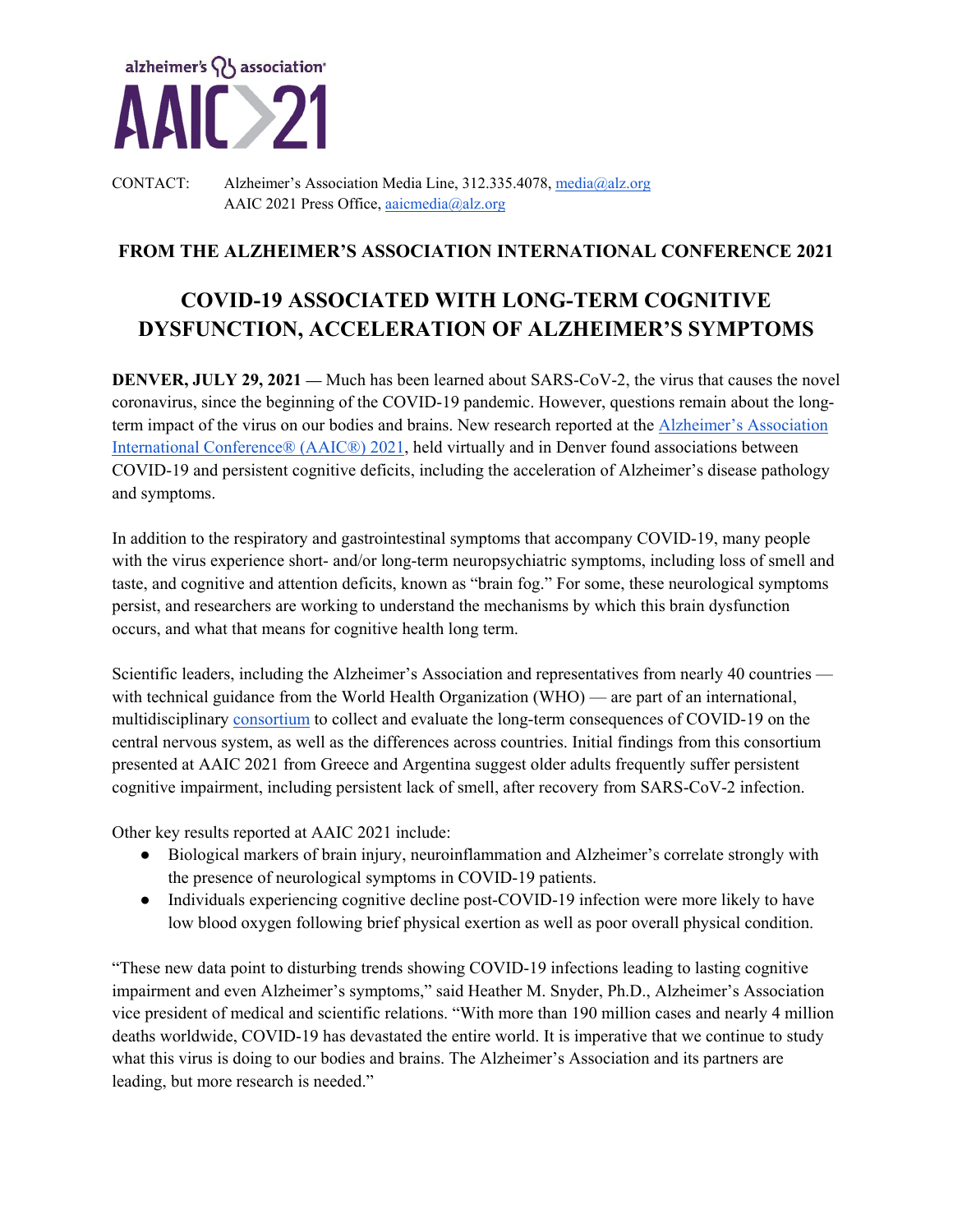**Cognitive Impairment Correlates with Persistent Loss of Smell in Recovered COVID-19 Patients**  Gabriel de Erausquin, M.D., Ph.D., M.Sc., of the University of Texas Health Science Center at San Antonio Long School of Medicine, along with colleagues from the Alzheimer's Association-led global SARS-CoV-2 consortium, studied cognition and olfactory senses in a cohort of nearly 300 older adult Amerindians from Argentina who had COVID-19.

Participants were studied between three and six months after COVID-19 infection. More than half showed persistent problems with forgetfulness, and roughly one in four had additional problems with cognition including language and executive dysfunction. These difficulties were associated with persistent problems in smell function, but not with the severity of the original COVID-19 disease.

"We're starting to see clear connections between COVID-19 and problems with cognition months after infection," Erausquin said. "It's imperative we continue to study this population, and others around the world, for a longer period of time to further understand the long-term neurological impacts of COVID-19."

#### **COVID-19 Infection Associated with Uptick in Alzheimer's Biomarkers in the Blood**

Certain biological markers in blood — including total tau (t-tau), neurofilament light (NfL), glial fibrillary acid protein (GFAP), ubiquitin carboxyl-terminal hydrolase L1 (UCH-L1), and species of amyloid beta (Aβ40, Aβ42) and phosphorylated tau (pTau-181) — are indicators of injury in the brain, neuroinflammation and Alzheimer's disease.

To study the presence of these blood biomarkers, neurodegeneration and neuroinflammation in older patients who were hospitalized with COVID-19, Thomas Wisniewski, M.D., a professor of neurology, pathology and psychiatry at New York University Grossman School of Medicine, and colleagues took plasma samples from 310 patients who were admitted to New York University Langone Health with COVID-19. Of the patients, 158 were positive for SARS-CoV-2 with neurological symptoms and 152 were positive for SARS-CoV-2 without neurologic symptoms. The most common neurological symptom was confusion due to toxic-metabolic encephalopathy (TME).

In patients who were initially cognitively normal with and without TME related to COVID-19 infection, the researchers found higher levels of t-tau, NfL, GFAP, pTau-181, and UCH-L1 in COVID-19 patients with TME compared to COVID-19 patients without TME. There were no significant differences with Aβ1-40, but the pTau/Aβ42 ratio showed significant differences in patients with TME. Additionally, ttau, NfL, UCH-L1 and GFAP significantly correlated with markers of inflammation such as C-reactive peptide, which may suggest inflammation-related blood-brain barrier disruption accompanying neuronal/glial injury.

"These findings suggest that patients who had COVID-19 may have an acceleration of Alzheimer'srelated symptoms and pathology," Wisniewski said. "However, more longitudinal research is needed to study how these biomarkers impact cognition in individuals who had COVID-19 in the long term."